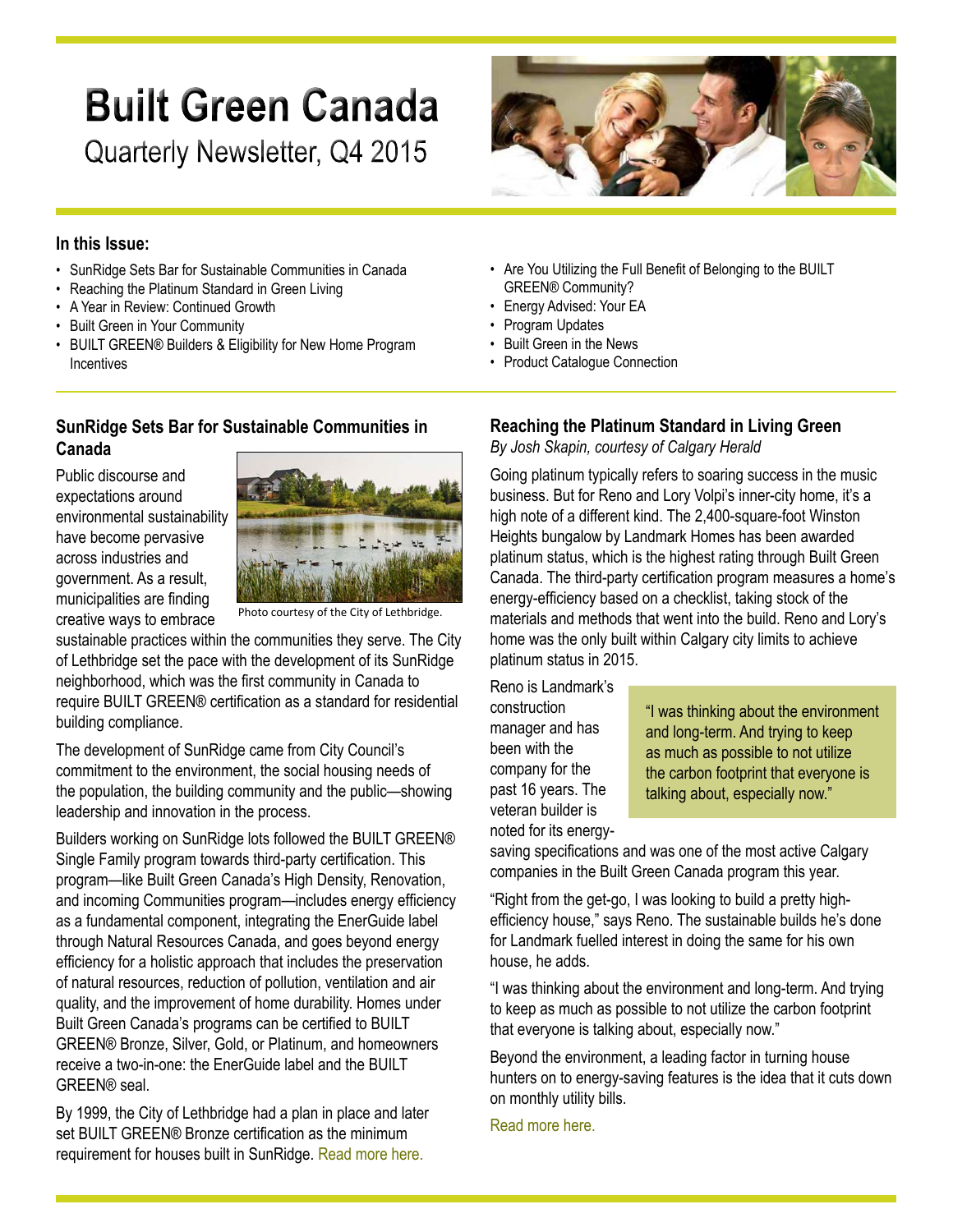## **A Year in Review: Continued Growrth**

The past year saw a number of changes and continued highlights, including the introduction of a small builder fee; our electronic Membership Package with our Marketing Toolkit complete including consumer-focused tools; an increase in outreach to existing members, leads, municipalities, as well as select government relations work; and enhanced marketing communications activity, including significant website updates to how we feature our members, the development of new tools, and increased media relations activity; the declaration of the second annual BUILT GREEN® Day on June 4, coinciding with National Environment Week, alongside the launch of an annual challenge to municipalities to encourage green building as part of their sustainability building policies, which saw increased participation; an invitation to the City of Brandon where we presented "Building a Sustainable City— Starting With Your Home: An Introduction by Built Green Canada" at a Brandon Design Studio workshop, as well as to City Council; and the announcement of BUILT GREEN® builders and eligibility for New Home Program Incentives; and an increase in educational institutions including BUILT GREEN® program materials in their curriculums.

During 2015, we saw the continuation of Single Family Verifications, another component of our quality assurance process to increase the rigor of the BUILT GREEN® certification process; the introduction of a new online training opportunity offering improved accessibility and convenience—Construction Technology—focused on emphasis on building science and building better with a discounted rate for members; the first-ever onsite technical workshop at a build in progress; continued work on the Renovation Program 2.0 to launch in coming months; the release of the 2016 Single Family and High Density Checklists; development of a new BUILT GREEN® Portal, which will see all projects being processed through this platform once it is launched; and a change in program delivery in British Columbia to improve operational efficiencies and to continue harmonization of our delivery model; and the introduction of an onthe-ground BC Builder Liaison.

Overall, 2015 saw impressive growth in the BC market and despite the downturn in Alberta's economy, enrolments grew in the province—a testament to the continued leadership amongst builders progressing sustainability, building better, and meeting an everincreasing market demand for green features. This period also saw the ongoing development of Neufeld Landing—Habitat for Humanity Edmonton's largest build to-date and the largest Habitat build in Canadian history, all BUILT GREEN®!

#### **Built Green in Your Community**

#### **Built Green Travels to Manitoba**

Built Green travelled to Brandon, Manitoba, at the request of the City of Brandon's Planning & Building Safety Department. While there, we presented on "Building a Sustainable City—Starting With Your Home: An Introduction by Built Green Canada" at a Brandon Design Studio workshop, as well as to City Council. Both went well, resulting in media coverage and general interest.

**Another Milestone for Habitat's largest development in Canadian history—Neufeld Landing Project Dedication**

Habitat for **Humanity Edmonton** celebrated another dedication on **December** 17 at Neufeld Landing—



Photo courtesy of Habitat for Humanity Edmonton.

Habitat for Humanity Edmonton's largest build to-date and the largest Habitat development in Canadian history. The day was marked with nine more families receiving keys to their new BUILT GREEN® certified homes.

The development will be home to 64 families when completed, and is named after Don Neufeld who has banked more than a staggering 15,000 volunteer hours with Habitat for Humanity—fitting that the largest build the organization has ever done honours the volunteer who has contributed the most hours.

#### **Built Green Participates in Habitat for Humanity's 2015 Women Build**

On November 18th, Executive Director, Jenifer Christenson participated in the 2015 Women Build in Edmonton. A big thank you to all those that sponsored her in this annual fundraiser. Together, Habitat for Humanity Edmonton and Built Green Canada are working to build a sustainable, healthy future for generations. Breaking the cycle of poverty and building a sustainable, healthy future for generations to come is where the two organizations come together.

#### **BUILT GREEN® in Post-Secondary Curriculum**

Medicine Hat College will be integrating BUILT GREEN® tools in their Computer Aided Drafting and Design program, CADD185 Residential Design.

#### **Canada's Finest West Coast Homes Showcased at 2015 CARE Awards**

Canada's leaders in sustainable West Coast design and construction showcased their projects at the 2015 Construction Achievements and Renovations of Excellence (CARE) Awards of Vancouver Island on October 17.

More than 50 awards were presented at the CARE Awards attended by 275 builders, renovators, designers, trades, and suppliers—members of the Victoria Residential Builders Association. Huge congratulations to Green Builder of the Year award, Limona Group for sustainable building practices. [Read more here.](http://www.vrba.ca/wp-content/uploads/2015/10/2015-CARE-Awards-Gold-Winners.pdf)

**Have an upcoming event?** If you have an upcoming event and require any support from Built Green Canada please contact our office. Please keep us posted on your activities.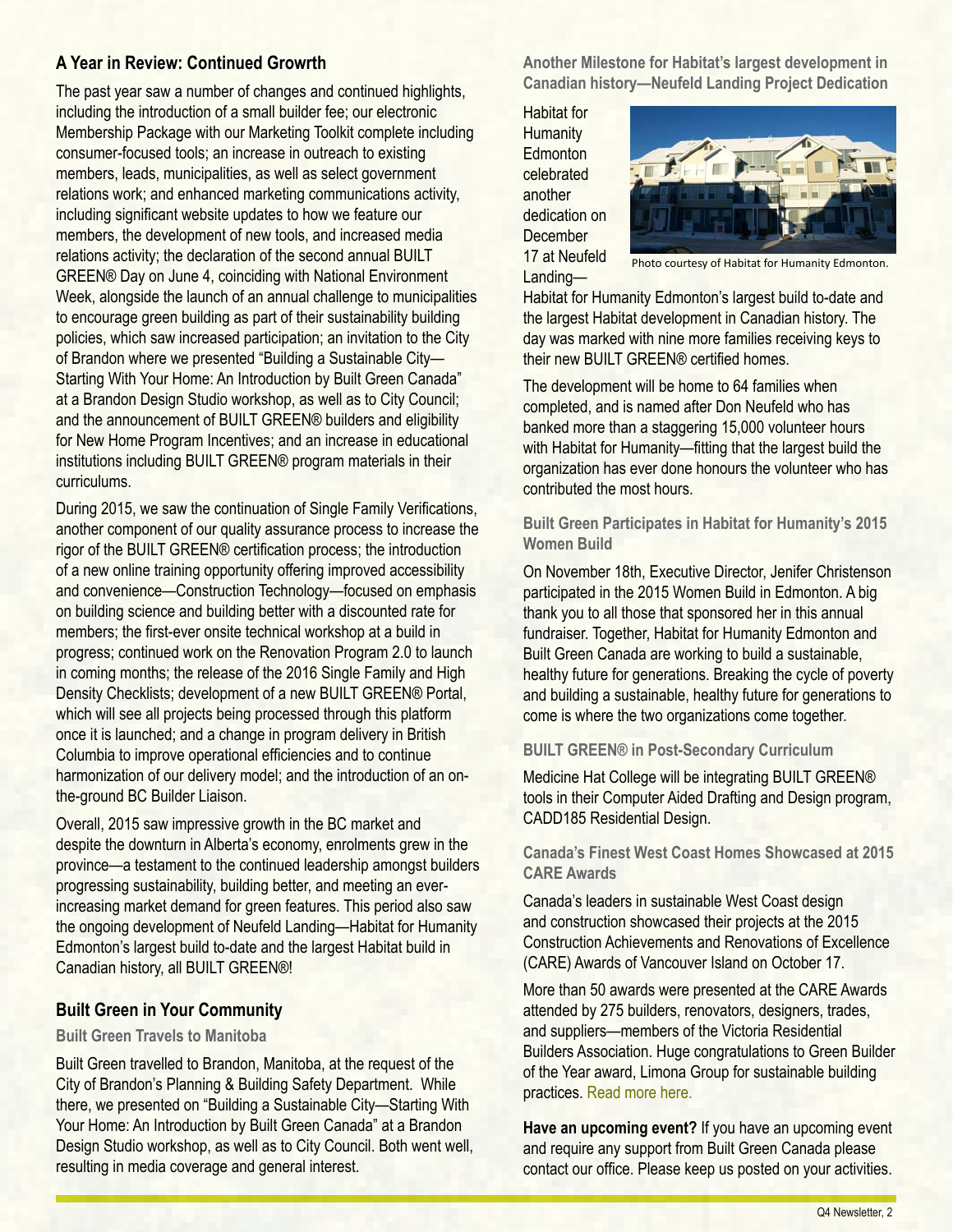## **BUILT GREEN® Builders & Eligibility for New Home Program Incentives**

In the last quarter of 2015, Built Green Canada announced they had been working with the New Home Program, offered by BC Hydro and FortisBC, to enable BUILT GREEN® builders labelling under BUILT GREEN® whose projects meet the program's technical requirements of ENERGY STAR for New Homes Standard, Version 12 to be eligible for the financial incentives offered through the New Home Program.

During this time, BC Hydro's conservation efforts shifted in response to customers' changing needs. This shift resulted in BC Hydro's New Home Program financial incentives being removed from the program; however, whole home incentives will be available for qualifying projects that are natural gas heated homes provided by FortisBC and electrically-heated homes in the FortisBC electric service territory. BC Hydro will continue to support the residential new construction industry through energy efficiency education and training of building trades and market players to grow the capacity of industry to build more energy efficient homes that meet market demand.

 \*\* Those BUILT GREEN® projects, either enrolled and/or underway during the period of October 22 – December 1, 2015, who meet the ENERGY STAR for New Homes Standard and are electrically heated in BC Hydro's service territory, may be eligible for the financial incentives offered through the New Home Program.

Builders currently building homes with the intention of achieving ENERGY STAR qualification, must complete a "Memorandum of Understanding" (MOU) with BC Hydro in order for their project(s) to be eligible for incentive funding.

#### Deadlines:

- MOUs to be completed, signed and emailed back to newhome@bchydro.com by Friday February 19, 2016.
- Builders/CEAs must submit program application forms to the New Home Program (BC Hydro) no later than Wednesday August 31, 2016. This means a home must complete before this date with enough time for CEAs/SOs to process paperwork and submit to the New Home Program. To avoid missing the application deadline, we advise the projects aim to wrap up by June 30, 2016.

Should you have any questions or to obtain a blank copy of the Memorandum of Understanding please contact Cynthia Curll, cynthia.curll@bchydro.com. 604.623.4340 or Echo Yang, echo. yang@bchydro.com. 604.623.4198

## **DID YOU KNOW?**

Over 25,290 BUILT GREEN® homes have been certified—including units in multi-storey projects, the total is over 27,250.

## **Energy Advised: Your EA**

With building code changes and the increased emphasis on sustainable building, of which energy efficiency is a key component, the role of an Energy Advisor (EA) has become ever more important. Experts in



energy efficiency, they're licensed by Natural Resources Canada to deliver the EnerGuide Rating Service.

These folks have honed strong energy advising skills through years of related practice and their role is invaluable in sustainable building practices. Built Green Canada and those builders involved in our programs are fortunate to work with some very knowledgeable, experienced Energy Advisors. We encourage you to fully utilize these folks in your builds; they have so much to offer you and your customers.

Mike Lucas of Enervibe has been formally trained in Building Envelope Science, Energy Modeling and Analysis. He is a certified Trainer with Natural Resources Canada and has performed Energy Analysis and EnerGuide Ratings on hundreds of buildings. Included with energy analysis are recommendations for improvements to make the buildings more energy efficient and more cost effective.

The Canada Mortgage and Housing Corporation (CMHC) has trained Mike in their Residential Air Quality Investigator program. He has subsequently investigated many homes for indoor air quality issues and has partnered with Green Calgary in their Healthy Homes program, and helped many home owners make changes to improve the air quality of their homes. Mike is also a certified home inspector.

Mike has many years of experience with the BUILT GREEN® program, and is able to help builders understand the home certification process. He will do the Energy Modeling, blower door tests, and enrolment and labelling of your homes.

For a list of Energy Advisors in your area please contact the Built Green Canada office.

## **Are you Utilizing the Full Benefit of Belonging to the BUILT GREEN® Community?**

Whether you've been an active BUILT GREEN® member for a while or are new and still learning about how Built Green sets you apart from others, we encourage you to familiarize yourself with the Membership Package including our Marketing Toolkit, which will assist you in in strengthening the benefits you receive for building to BUILT GREEN® certification and provide tools to assist you in your sales and marketing efforts—including consumer-focused tools. We encourage you to complete the Member Engagement Checklist and send back to us.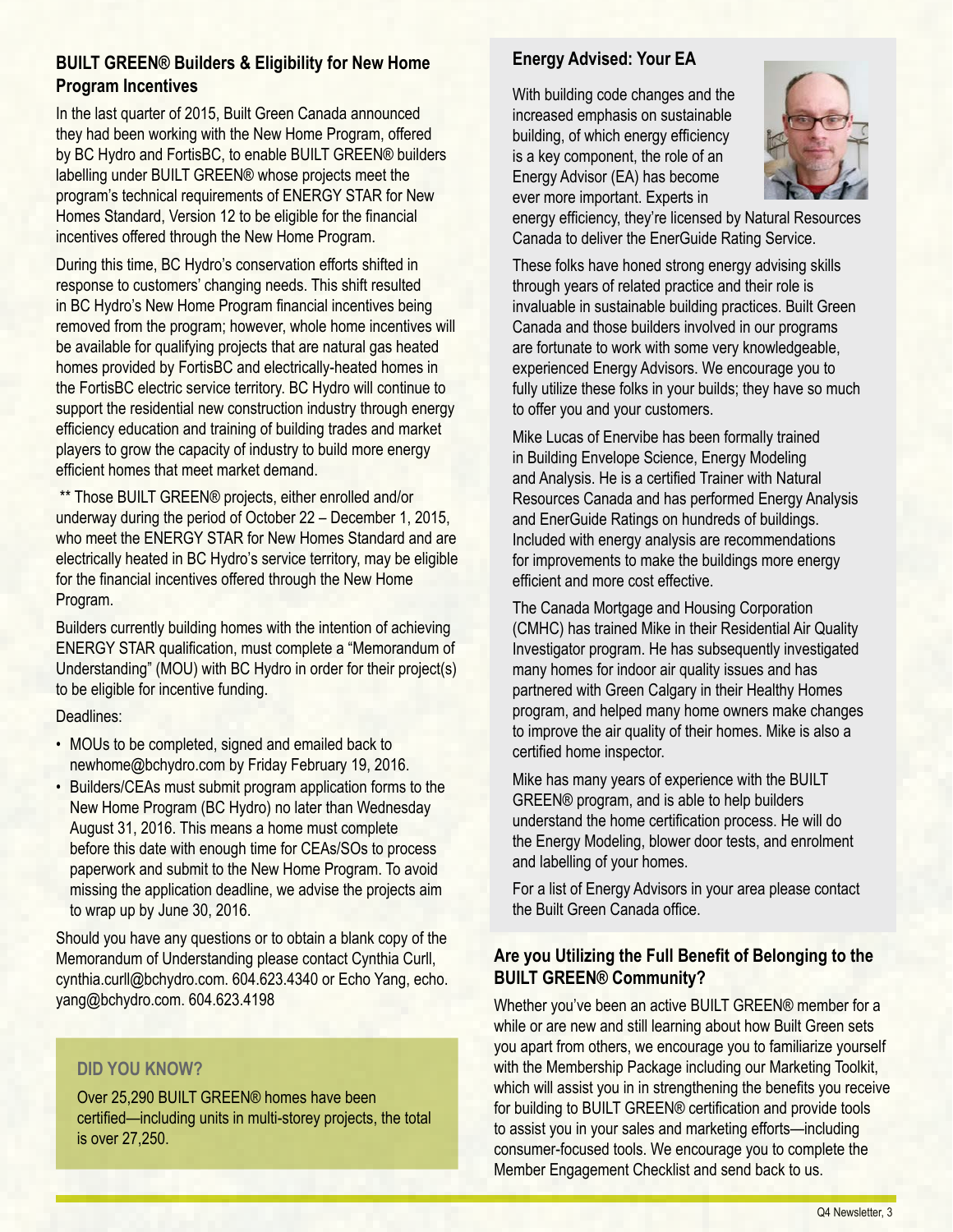## **PROGRAM UPDATES**

#### **2016 BUILT GREEN® Checklists & Guides**

#### **Single Family Checklist**

Given the changes that were made to the Checklist in 2015 as the outcome to a one-year public consultation process, updates for 2016 are minimal and are outlined below:

Checklist item 1.1.6 update: Install site-applied spray foam (or cut-to-size rigid foam, sealed with appropriate foam/caulking) to insulate entire rim joist area (1 point), exposed floors (2 points), and/or house walls (4 points), and/or entire roof (3 points).

Checklist item 2.3.3 update: Use a rain screen system to separate cladding from the wall sheathing with a drainage plane (2 points), made from 60% or more recycled content (additional 1 point). Integrate windows into drainage plane by angling bottom sills slightly down towards the exterior, and install window flashing to direct moisture out towards the drainage plane (additional 1 point).

Checklist item 7.8 update: Builder has written an environmental policy defining their commitment (must include an office recycling program, a staff education program, appropriate signage in the builder's offices and onsite, and energy efficient lighting).

#### **High Density Checklist**

Save for one change to the checklist, included below, the main change to the High Density Checklist is on energy performance—the change moves energy performance requirements to align with national building code.

Checklist item 2.3.3 update: please see Single Family changes—same applies to HD.

#### Energy & Envelope

Energy performance standards move from MNECB 1997 to NECB 2011 with adjusted energy performance levels to reflect increased requirements. In addition, ASHRAE 90.1 2007 has been moved to ASHRAE 90.1 2010 and with this, adjusted energy performance levels to reflect increased requirements.

Note: Built Green Canada has not reduced its standards, but rather, the energy requirements are more rigorous now: therefore, the drop in the percentage improvements required.

• Updated for 2016: Over NECB 2011: meeting code for Bronze, 10% for Silver, 20% for Gold, and 30% for Platinum. Over ASHRAE 90.1 2010: 5% improvement for Bronze, 15% for Silver, 25% for Gold, 35% for Platinum.

#### Important notes:

\*\* A reminder that the 2016 Single Family and High Density Checklists are effective on January 1, 2016; however, builders may elect to use the 2015 Checklist versions to enrol projects up to and including March 31, 2016.

As always, Built Green Canada welcomes input from industry, whether that be through a Request for Interpretation, which may be submitted here: www.builtgreencanada.ca/request-forinterpretation-form or other recommendations.

#### **New BUILT GREEN® Portal**

We're well into development of the BUILT GREEN® Portal, which will see all projects being processed through this platform once it is launched. The new system is much less cumbersome and easier to navigate. Existing files and records will be transferred over prior to launch.

Please stay tuned as we move into final stages of development. At this time, we're anticipating this will roll out in the early months of 2016. More to come soon.

**High Density Enrolment "Maximum" Fees Increase Per-Unit Costs Remain As Is—Effective April 1**

Built Green Canada launched its High Density program in June 2013. The program was a progression of the multi-storey and residential tower program, which was in existence for three years before it transitioned to a High Density pilot in 2011. The transition was based on builders' input, emerging building practices, energy efficiency advancements, and market demand. Extensive work was undertaken by Built Green Canada's Technical Standards Committee. At the time, the per-unit fee for a High Density project certification was \$100 to a maximum of \$10,000. To more accurately reflect this type of project, effective April 1, 2016, the per-unit fee of \$100 will remain as is with the maximum increasing from \$10,000 to \$20,000. Therefore, only those projects that have surpassed 100 units will be impacted.

#### **Renovation Program**

After a one-plus year public consultation process, which began with industry input, followed by further technical consultation, and a final review with our Technical Standards Committee, the Renovation Program will launch its new program in the coming months.

In the interim, the existing Renovation Program is available, and for those builders/renovators utilizing this program, a big kudos for renovating sustainably.

**Reinstatement of EnerGuide Rating to BUILT GREEN® Certification Alongside New ERS V. 15.0—Late 2016** 

Some years ago, Built Green Canada made the decision to segregate the EnerGuide (ERS) label and the BUILT GREEN® certification level. There was good reason for this: the original ERS system was unpredictable, given the way the rating was calculated without adequate consideration of site orientation and design. The builder could not guarantee an EnerGuide rating and therefore could not guarantee a BUILT GREEN® certification level.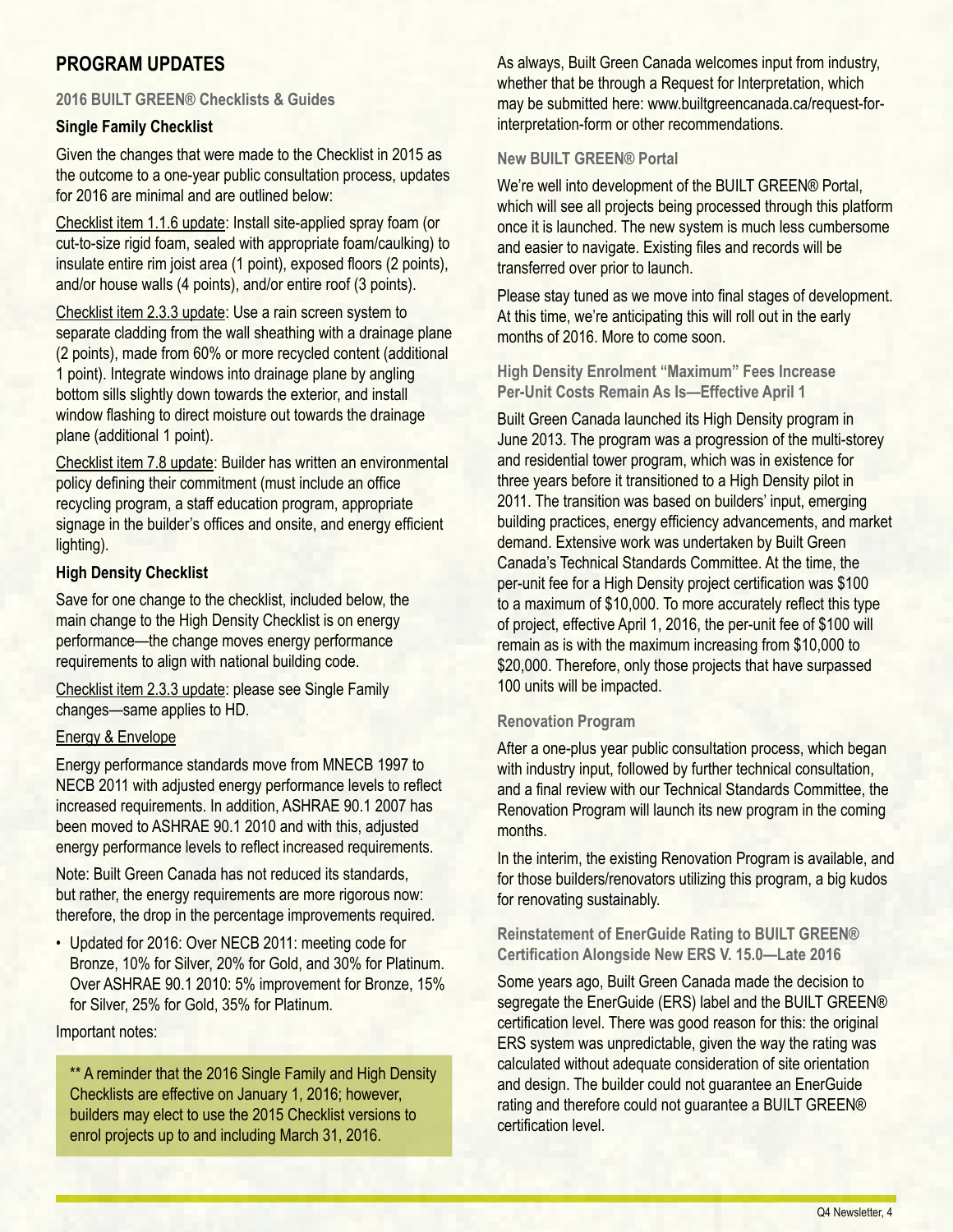As such, Built Green Canada made the move to separate the EnerGuide rating from the certification level (though the EnerGuide rating remained mandatory as part of our certification). The decision to segregate was driven by the demand to guarantee certification levels, as it was not possible with the ERS, given its unpredictability.

However, Natural Resources Canada has been working on updates to the EnerGuide rating system and will be rolling out the ERS Version 15.0, tentatively scheduled for the second quarter of 2016. This will be better aligned with National Building Code and beyond a new rating scale that will be consumptionbased, the new ERS system will now compare a Natural Resources Canada reference house with the house being tested—and, it will be jurisdiction-specific, where applicable, meaning areas will have different ratings based on their local building codes.

Given these changes, the concerns that originally drove the segregation have largely been addressed, and the risk of not being able to guarantee an ERS rating will now be much lower. This will pave the way to reinstate the tie between the ERS rating and our certification level with considerably more confidence in a builder's ability to guarantee a specific rating.

As the ERS Version 15.0 rolls out, here's what this will look like for the BUILT GREEN® Single Family program, *for the energy requirement of our certification:*

- Bronze certification will require an ERS to meet equivalent energy requirements of a code-built house in building area. Given the program addresses far more than energy, setting energy requirements consistent with building code is achievable.
- Silver certification will require the ERS to exceed equivalent energy requirements of a code-built house by 10 percent.
- Gold certification will require the ERS to exceed equivalent energy requirements of a code-built house to 20 percent.
- Platinum certification will require ERS to exceed equivalent energy requirements of a code-built house by 25 percent.

\*\* Again, what the equivalent ERS numbers are will be based on the region, and even within a given province they will vary.

#### **New Training Opportunity**

One of the requirements for BUILT GREEN® membership is that training is taken every two years. For a new builder member, they're required to take BUILT GREEN® Program Fundamentals, Module 1 which focuses on the fundamental aspects of the program.

Built Green Canada strongly recommends building science training as a natural progression from the initial training module (above) and recognizes the Building Science for New Homes training available through Service Organizations licensed through Natural Resources Canada; however, there are times when accessibility can be challenging, both in terms of availability and affordability.

With this in mind, we are pleased to have partnered with Blue House Energy, an online training provider specializing in building construction. Their "Construction Technology" course places heavy emphasis on building science and building better.

The course addresses the house as a system concept; the role of sustainable development in construction; how building

science affects building durability and occupant comfort; the signs, symptoms, and solutions for good indoor air quality; building envelope details and how they control or contribute to heat, air, and moisture flows; and mechanical systems.



Photo courtesy of Blue House Energy.

The cost is \$276.50 for BUILT

GREEN® members who choose to take this [online training](http://www.builtgreencanada.ca/built-green-training) reflecting a 30% discount through June 18, 2016.

#### **Built Green in the News**

Over the fourth quarter of 2015, media coverage focused on builders (including Perry Signature Homes, BCM Developments, Landmark Homes, Habitat Studio, effect Homes, and Greener Homes) updates at Built Green Canada, as well as those companies involved within the BUILT GREEN® community. Some of the outlets include the following: Calgary Herald (x3), Western Wheel, Powell River Peak, West Kootenay House & Home, Green Business Canada, NEW Homes & Condos Edmonton magazine (x3), Kijiji, Craigslist, BC Building Info Alert Notice, Green Business Canada, and more.

Note, the Built Green Canada office is seeing more and more inclusion of "Built Green" as a key selling feature in real estate listings (referenced above with Kijiji and Craigslist). Several CHBA affiliates have posted Built Green-supplied content onto their website: Thank you to all for your continued support in spreading the word. Integrating key messages about the benefits of a BUILT GREEN® certified home into your sales and marketing efforts goes a long way in raising the profile for your builds, for sustainable building, and for the industry.

Finally, more media are tweeting and retweeting our posts, as seen with Calgary Herald, GreenExpos365, MAYOzine (Trudeau), Vancouver Observer, National Observer, I Shoot Reno. Plus, key stakeholders including City of Vancouver, City of Brandon, Town of Okotoks, MLA Darryl Piecas, and documentary author Mike Velemirovich.

#### **BUILT GREEN® Product Catalogue & You**

This [online catalogue](http://www.builtgreencanada.ca/product-catalogue) provides builders access to products for sustainable residential construction. Based around the BUILT GREEN® Checklist, the catalogue is organized the same way; each product contributes to Checklist points.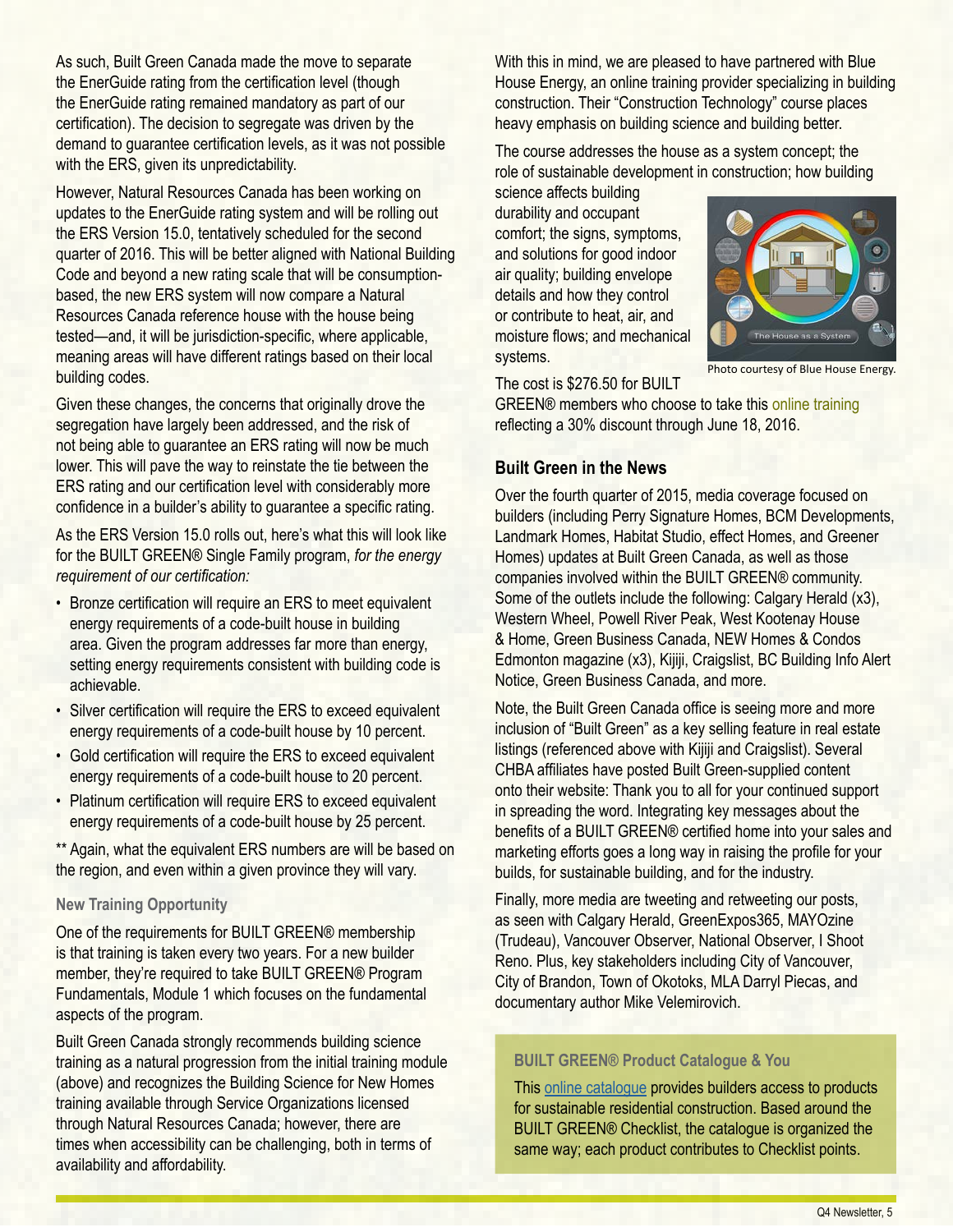## **Product Catalogue Connection**

The BUILT GREEN® Product Catalogue is an online resource for builders and renovators for use in sustainable construction. Products have been approved by Built Green Canada, giving builders peace of mind and saving them time sourcing materials. Our programs are based on checklists that guide our builders to achieving BUILT GREEN® certification, and those materials in our catalogue are tied to specific checklist items.

Below, our featured Product Catalogue contributors are listed with their BUILT GREEN® approved products. If used in your BUILT GREEN® project, these products earn checklist points.

#### **[All Weather Windows](http://www.builtgreencanada.ca/all-weather-windows)**

*Earning points in Envelope & Energy and Materials & Methods*

• Our wide range of windows is designed to suit Canada's distinct climate zones and accommodate different styles and

tastes. Our award winning, quality crafted products are energy efficient (up to R8), cost effective and CSA certified. With All Weather Windows you can be sure every window meets our stringent quality control standards and carries our service-backed assurance. (1.1.16, 2.3.4)



2015 Product of the Year (Durham Region Home Builders' Association): All Weather Windows Attic Hatch.

#### **[Aprilaire](http://builtgreencanada.ca/aprilaire)**

*Earning points in Ventilation*

• The Aprilaire Model 400 Whole-House Humidifier features a built-in bypass damper and utilizes evaporative technology to minimize water use. Gravity pulls water down, while the wicking action of the Water Panel® draws it back to the top, using 100% of the water delivered to the unit. (4.6)

#### **[Bamboo Innovations](http://builtgreencanada.ca/bamboo-innovations)**

*Earning points in Materials & Methods and Indoor Air Quality*

• Bamboo Innovations is a Canadian-owned and operated distributor for many bamboo and other unique green products. Offering eco-friendly and sustainable alternatives that also lead the edge in the décor and building industry. (2.2.8, 2.2.19, 3.16)

#### **[G.E.M.: Eurosheild Roofing](http://www.builtgreencanada.ca/euroshield-roofing)**

#### *Earning points in Materials & Methods*

• The most advanced roofing product on the market today. Made from almost 100% recycled material, EuroShake (which simulates the look of cedar shakes) meets or exceeds the requirements of the BUILT GREEN® Program. Its under-side cubicle structure enhances its insulation performance and energy conservation attributes. Comes with a limited 50 Year Warranty. (2.2.21, 2.3.1)

#### **[Air-King Ventilation Products](http://www.builtgreencanada.ca/air-king-ventilation-products)**

*Earning points in Envelope and Energy Systems, Materials & Methods, and Waste Management*

• Air-King offers one of the most

complete lines of ENERGY STAR® qualified solutions in ventilation products on the market. Products include Bathroom Exhaust Fans, Whole House Continuous Operation Exhaust Fans, Under Cabinet Range Hoods, Professional Range Hoods and more. All Air-King products are engineered to exceed your expectations for



AIR-KING's WAIT 1000 Central Drum Style Furnace Mount Humidifier

style, performance, and quality while enhancing the indoor air quality of the home. (SF: 1.5.1, 4-2, 4.3.1, 4-6, 4.8; HD: 1.2.12, 1.7.4, 4.6)

• Air-King WAIT 1000 Central Drum Style Furnace Mount Humidifier is a 100% water efficient furnace mount humidifier. 15 Gallon output per day humidifies up to 4000 square feet. High temperature plastic cabinet with easy left or right hand ducting. Easily removable, high temperature thermoplastic water pan will not rust and allows for easy maintenance. Patented one piece adjustable float valve. Patented seamless polyurethane evaporative pad assures steady, even drum rotation and will not separate over time. (4.6, 4.2)

With 24 products, [Air-King Ventilation](http://www.builtgreencanada.ca/air-king-ventilation-products) is our largest Product Catalogue contributor.

## **[EZEE Dam Window Pan Drainage Dam Water Shed Systems](http://www.builtgreencanada.ca/ezee-dam)**

- *Earning points in Materials & Methods*
- Canadian manufactured EZEE Dam system consists of PVC extrusions which are installed on the sill plate and 4" up the jambs of window rough opening framing in wood frame construction. EZEE Dam is installed before the windows, providing a guide to window installers of correct installation location. The top surfaces of the extrusions slope to the outside, facilitating water migration to the exterior. The PVC material and hollow extruded construction resists thermal transfer. (2.3.3)

#### **[Owens Corning](http://www.builtgreencanada.ca/owens-corning)**

*Earning points in Envelope & Energy Systems, Materials & Methods, and Indoor Air Quality*

- Canada's No. 1 Insulation, EcoTouch® PINK™ FIBERGLAS® Insulation. Insulate interior walls, floors, and ceilings. With outstanding thermal resistance for energy savings, it also maintains insulating power over time. (2.2.5, 3.9)
- The Owens Corning FOAMULAR® CodeBord® Air Barrier System helps provide a continuous exterior air, moisture and thermal barrier, which minimizes heat loss or gain and provides a comfortable indoor living environment for occupants. (1.1.8)